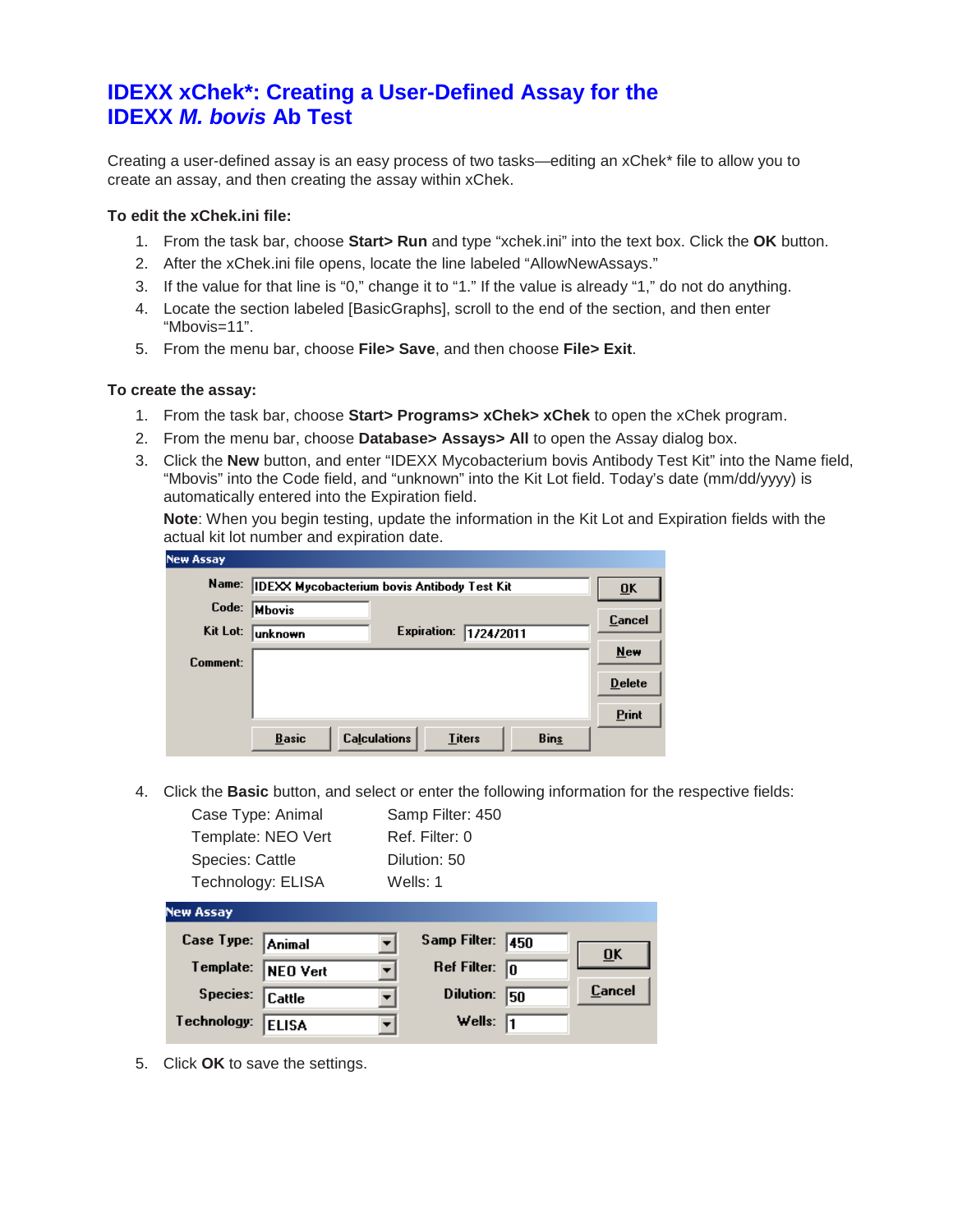6. Click the **Calculations** button, and select or enter the following information:

| "S" Part of Ratio: Sample1 - Negative  |
|----------------------------------------|
| "P" Part of Ratio: Positive - Negative |
| "N" Part of Ratio: None                |
| <b>Blocking Factor: None</b>           |

| <b>First Calculation:</b> | Second Calculation: |
|---------------------------|---------------------|
| Variable: S/P             | Variable: None      |
| Positive Cutoff: 0.30     | Positive Cutoff: 0  |
| Suspect Cutoff: 0.30      | Suspect Cutoff: 0   |
| Comparison: >=            | Comparison: None    |

| <b>New Assay</b>                                                                                                   |                     |                                                                                                                 |                           |
|--------------------------------------------------------------------------------------------------------------------|---------------------|-----------------------------------------------------------------------------------------------------------------|---------------------------|
| <b>Formulas</b>                                                                                                    |                     |                                                                                                                 |                           |
| "S" Part of Ratio:                                                                                                 | Sample1 - Negative  |                                                                                                                 | $\overline{\mathbf{0}}$ K |
| "P" Part of Ratio:                                                                                                 | Positive - Negative |                                                                                                                 | Cancel                    |
| "N" Part of Ratio:                                                                                                 | None                |                                                                                                                 | Reset                     |
| <b>Blocking Factor:</b><br>None                                                                                    |                     |                                                                                                                 |                           |
| <b>First Calculation</b><br>Variable:<br>S/P<br><b>Positive Cutoff:</b><br>0.30<br><b>Suspect Cutoff:</b><br>10.30 |                     | <b>Second Calculation</b><br>Variable:<br>None<br><b>Positive Cutoff:</b><br>In<br><b>Suspect Cutoff:</b><br>In |                           |
| <b>Comparison:</b><br>=<ا                                                                                          |                     | <b>Comparison:</b><br>None                                                                                      |                           |

7. Click **OK** to save these settings, and then click **OK** to save the assay to the database. You can now test for *M. bovis* antibodies using the xChek Assay Management System.

**Note:** xChek does not evaluate controls or results for validity when you use a user-defined assay. You must evaluate the results from each assay in accordance with good laboratory practices. To evaluate your assay validity, refer to the insert provided with the test.

## **Setting Up Additional Display Variables**

Only OD values are displayed in the reporting options for this user-defined assay. To set up additional display variables, follow the directions below.

- 1. From the xChek menu bar, choose **Reports> Analyze Cases** to open the Filter Criteria for Analyze dialog box.
- 2. Enter the desired search criteria and click **OK**. The Select Cases for Analyze dialog box appears.